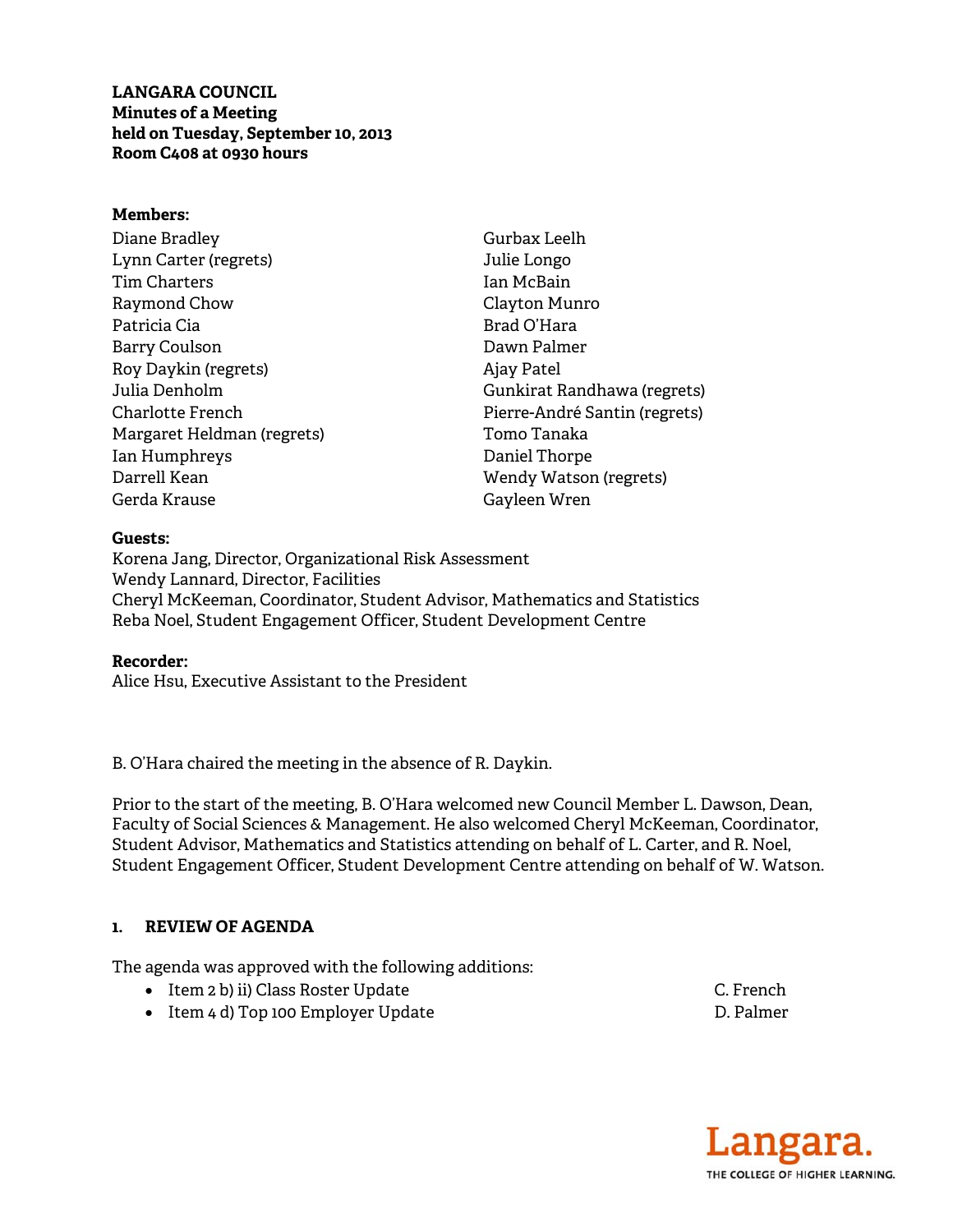### **2. REVIEW OF MINUTES AND BUSINESS ARISING**

### **a) Draft Minutes of the Meeting held on June 25, 2013**

It was moved by G. Krause, seconded by D. Kean:

#### **THAT, the minutes of the meeting held on June 25, 2013 be approved.**

**Carried Unanimously.** 

I. Humphreys suggested that, instead of "absence", "regrets" be used in the minutes in the future for people who are unable to attend a meeting.

#### **b) Banner Next Generation Project Update**

C. French provided an update on the Banner Next Generation Project noting that the new Waitlist System is working well and enrolments in various areas have been maximized.

C. French also advised that the Transfer Credit Articulation project is now focussed on Douglas College. Department Chairs are in the process of reviewing and approving transfer credit articulation table between the two institutions.

The Electronic Transcript Exchange project has now moved to testing the electronic exchange in production with SFU and Douglas College. Once all testing is complete and any identified issues are resolved, a full migration to the electronic process will occur.

C. French last advised that the next phase for the Banner Next Generation Project is to support Continuing Studies.

In response to a question, C. French advised that students will request transcripts for credit transfer as usual but, rather than sending the transcripts by paper, the transcripts will be sent electronically.

#### **ii) Class Roster Update**

C. French provided an update on an incident occurred last night to the registration system. 3,242 students were removed from their class rosters. C. French advised that the cause has been identified and solutions are being worked on to restore these class rosters. Affected students are being communicated with directly and will be kept posted throughout the day.

In response to a question, C. French clarified that affected students were those on the waitlist when end of registration processes ran. Students were dropped from all of their courses instead of just the waitlists.

In response to a comment, B. O'Hara advised that an email communication providing an update was sent out from him earlier in the morning and the need for a better communication strategy for this type of incident is acknowledged.

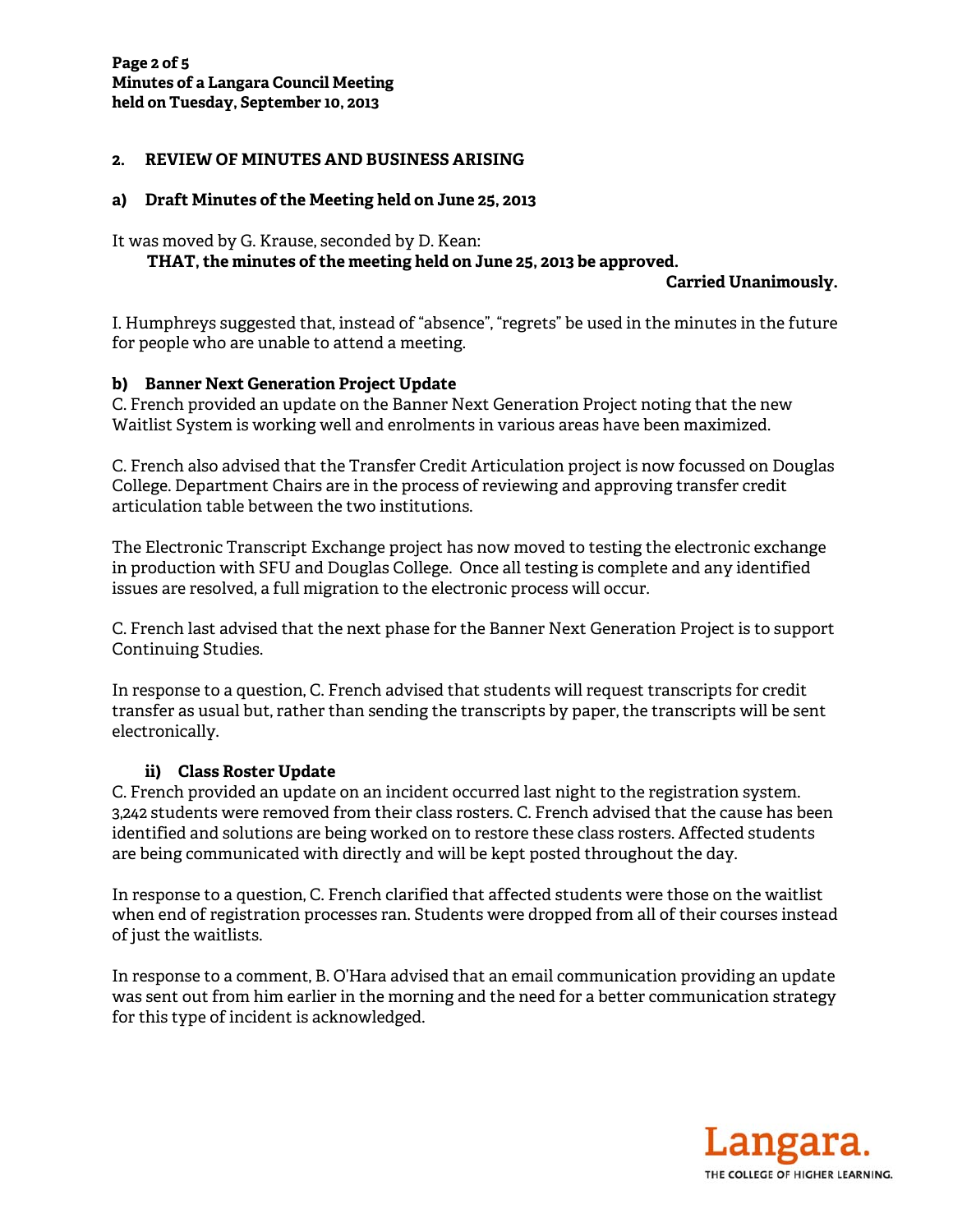### **c) Terms of Reference Update**

C. Munro advised that the Committee tasked to review the existing Terms of Reference will be meeting in the afternoon and is planning to bring the draft back to the Council for discussion at its next meeting.

## **3. CURRICULUM ITEMS**

### **a) Education Council Meeting held on June 18, 2013**

G. Krause referred to the summary report of the Education Council meeting held on June 18, 2013 noting that this is the deadline for the Spring Calendar and hence received many proposals. G. Krause highlighted the following in the summary report.

Under New Program Proposals:

- Applied Urban & Rural Planning Department had an overview of its coming changes. The program is to be remodeled as a 12-month, 48-credit Post-Baccalaureate Diploma program, which is rather new to Langara College. This is not a formal proposal and has not been approved yet.
- Political Science Department developed an associate degree program in their discipline.
- English Department developed ACCESS Langara, which is a program for students to bridge between LEAP and regular studies. It will strengthen student's English skills on their way to begin their regular studies.

Under New Courses, Nutrition & Food Service Management Department created a new 3<sup>rd</sup>-year online course – Nutrition, Health, and Wellness, planning to be an elective for the Health Science and Human Kinetics programs.

Under Global Changes:

- Course ENGL 1120 from ACCESS Langara has been added to the Langara English Test (LET) equivalency table
- Continuing Studies has a new program Massage Therapy Certificate, which is a full program that is eligible for student loan funding.
- Library has developed three new Copyright Policies as a result of recent changes to the copyright legislation. More information can be found on the Langara College Library Copyright website.

The Education Council summary report for June 18, 2013 was received for information.

# **4. FOR INFORMATION**

### **a) 2014/15 Budget Process**

B. Coulson advised that the 2014/15 budget process has started and the budget worksheet will be distributed this Friday along with detailed timeline. It is still paper based this time and detailed instructions will be included in the package.

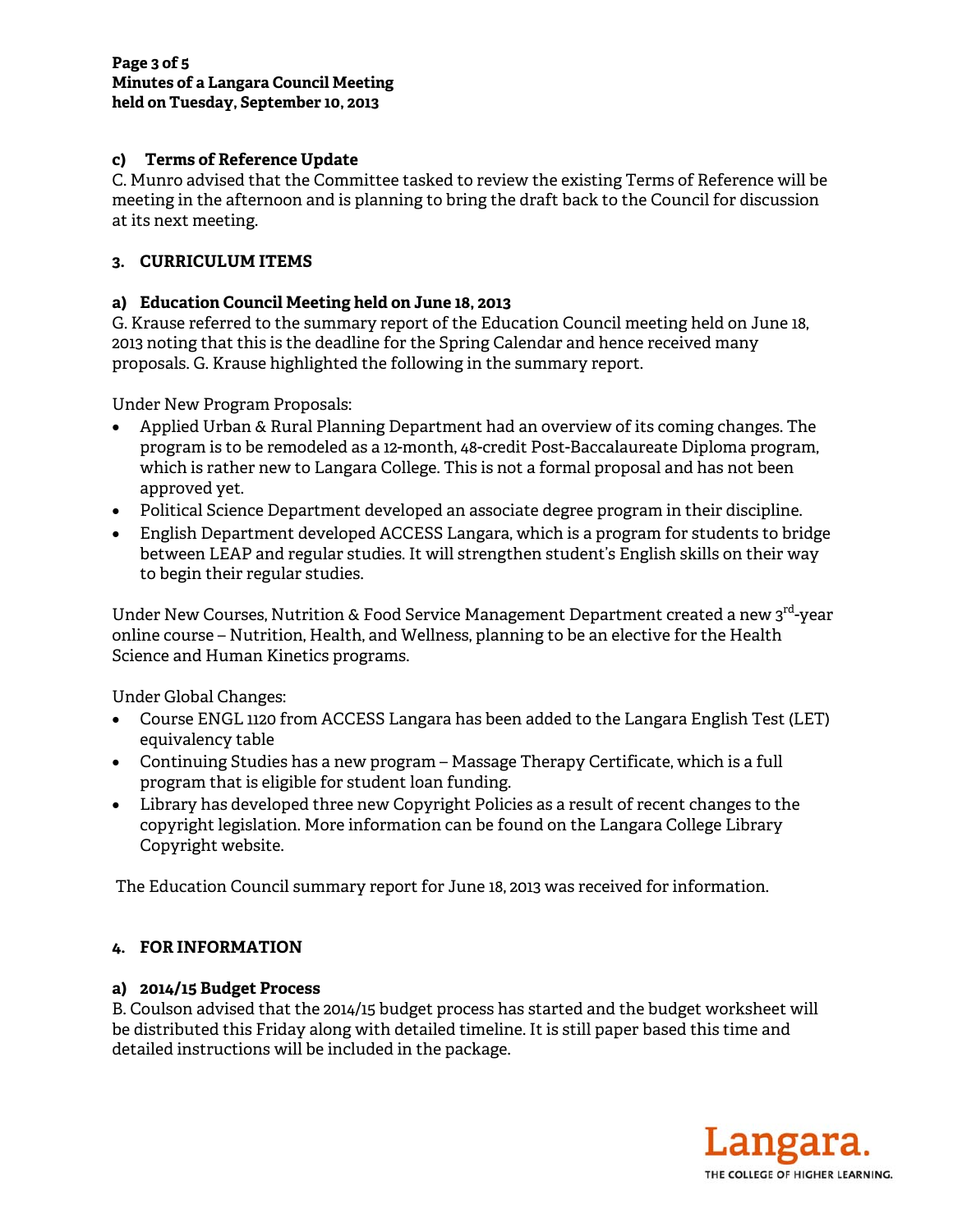B. Coulson further advised that one open budget consultation session will be held for each budget phase and the kick off session will take place on Friday, September 20, 2013 beginning at 12:00 p.m. in C408. B. Coulson also noted that he and C. Fairbairn can attend staff meetings for consultation. Inquiries should be directed to C. Fairbairn or himself.

### **b) Academic Planning Update**

B. O'Hara provided an update on the initiative of creating the Langara College's first Academic Plan. Over the summer 2013, an Academic Planning Committee, consisting J. Longo, M. Heldman, G. Krause, T. Tanaka, T. MacMillan, S. Dane, and J. Ready, worked with consultant Glenn Harris and himself to develop a process and questions related to the development of the first Academic Plan, which will guide our operations for the next five years.

B. O'Hara noted that as Post-secondary is becoming challenged financially; this Academic Plan will serve as a guide for program initiatives and drive funding and human resources as decisions going forward.

B. O'Hara further noted that an announcement is ready and scheduled to be released next week about the planning process. It will include information on a series of consultation and peer group discussion during the weeks of October  $7<sup>th</sup>$  and October 21<sup>st</sup>. Some consultations are by invitation and are grouped based on faculty's years of experience. There are other group discussions with LFA, CUPE, Division Chairs, Department Chairs, and Coordinators, etc. For people who are unable to participate in the consultation process, feedback can be submitted electronically directly to the consultant.

B. O'Hara last advised that, after the consultation phase, the consultant will provide a summary of feedback for review and further feedback. The Committee, with the Consultant's assistance, will then develop the Academic Plan based on the finalized feedback summary. The draft of the plan will be shared with the community and the plan is to present a draft at the second last Education Council meeting of the year.

### **c) New Sciences and Student Services Building Update**

B. Coulson advised that detailed costing is being done for the new building and it is 9 million dollars over the original \$49 million budget. The plan now is to remove the basement to bring down the cost back in line with the original budget.

B. Coulson also advised that communications with the City of Vancouver regarding permits has been on-going.

In response to a question, B. Coulson and W. Lannard advised that the current Advisory Committee consists of the following 8 members:

Wendy Lannard, Director, Facilities Services (Chair) Margaret Heldman, Dean, Faculty of Science Gerda Krause, Division Chair, Mathematics and Sciences Charlotte French, Registrar and Director, Enrolment Services Ajay Patel, Dean, International Education Janine Lennox, Department Chair, Faculty of Nursing